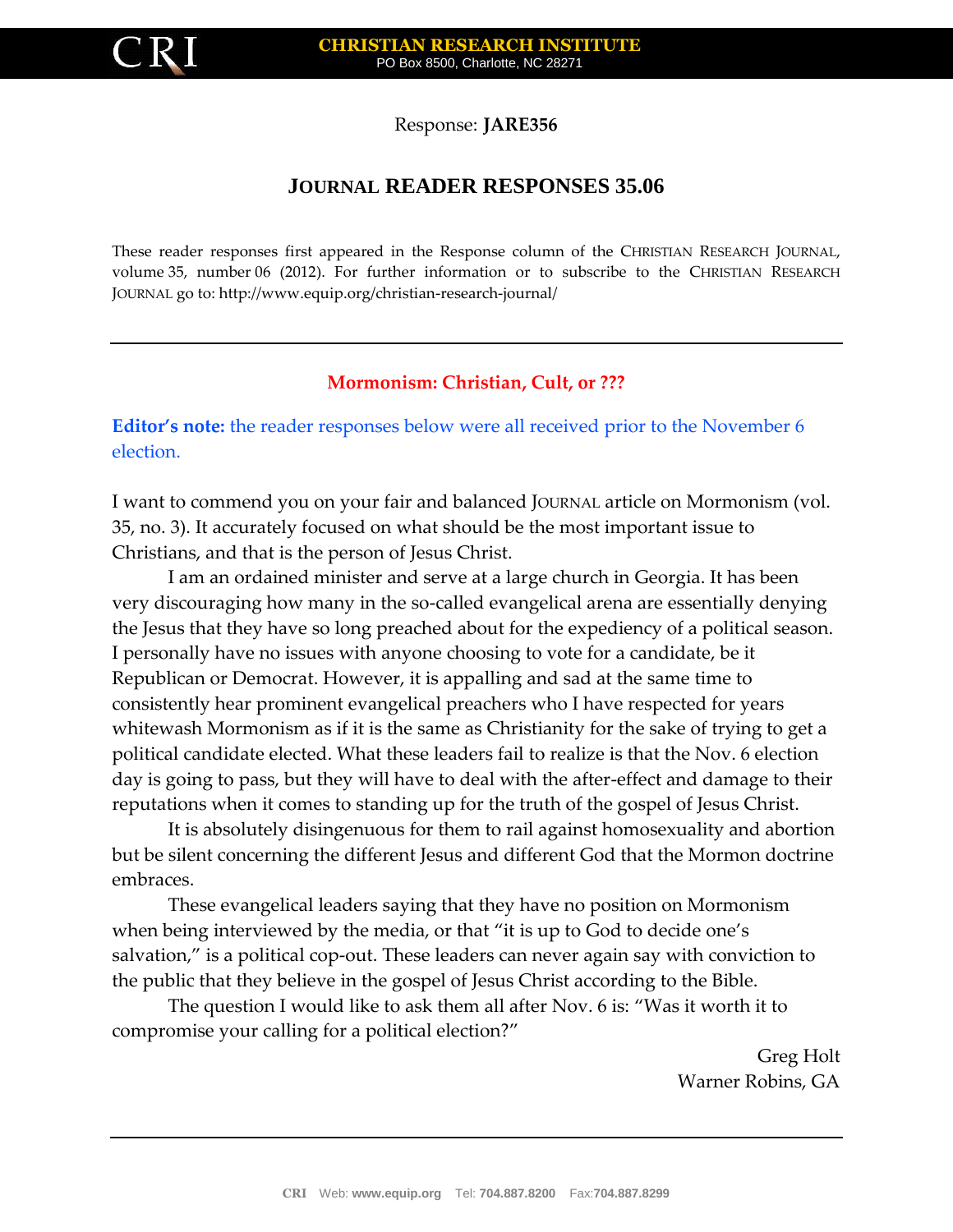## **Should Christians Vote Straight Ticket?**

In response to "Should Christians Vote Straight Ticket?" (vol. 35, no. 5), I, being a supporter of Sojourners, Bread for the World, and World Vision, believe that God calls everyone, and most especially all forms of government, to first meet the needs of the poor, hungry, homeless, and immigrants in this country and then supply food aid where it is needed in the world. The health and lives of the living are just as important as the unborn.

Gutting programs like WIC (Women, Infants, and Children) and food stamp nutrition programs and international food aid so the rich can get bigger tax breaks as found in the Romney/Ryan budget is why I will be voting for President Obama. As a Christian I also feel abortion is wrong. As stated in the article, I am a Democrat who supports fellow Democrats that are working for pro-life policies. However, in the past Romney has said he would support a woman's right to an abortion and said he supports Planned Parenthood. Now, in order to get support from the Republican right wing, he states he is against abortion and Planned Parenthood. Like on so many issues, he says whatever a particular group he is talking to wants to hear. I just don't know what his core beliefs are. That is why I will be voting Democratic. At least I know what President Obama actually believes in.

> Ronald Hocking Flushing, NY

Elliot Miller says it is okay for a Christian to support a political party that advocates, supports, encourages, and demands that we pay for abortion on demand; encourages homosexual behavior; demands the acceptance of homosexual marriage, even though there are more than ten thousand studies that show that a child needs a mother and a father; is destroying our country with its irresponsible spending; thwarts the free exercise of religion…on and on.

How is this man fit to be editor-in-chief of a Christian organization?

Jim Sukach Ypsilanti, MI

**Elliot Miller replies:** *My article essentially made two modest proposals: (1) voting is supremely a matter of individual conscience and therefore one Christian should not dictate to another Christian how he or she should vote; (2) the strategy of always voting across the board for the party whose platform is pro-life, even when its candidate is pro-choice and the opposing candidate is pro-life, is both unreasonable and counter-productive. If you believe the mere airing of these proposals, which I clearly distinguished as my opinion and not the position of CRI, should cost me my job, I refer you to my editorial on the need for Christians to develop nuanced discernment (p. 4).*